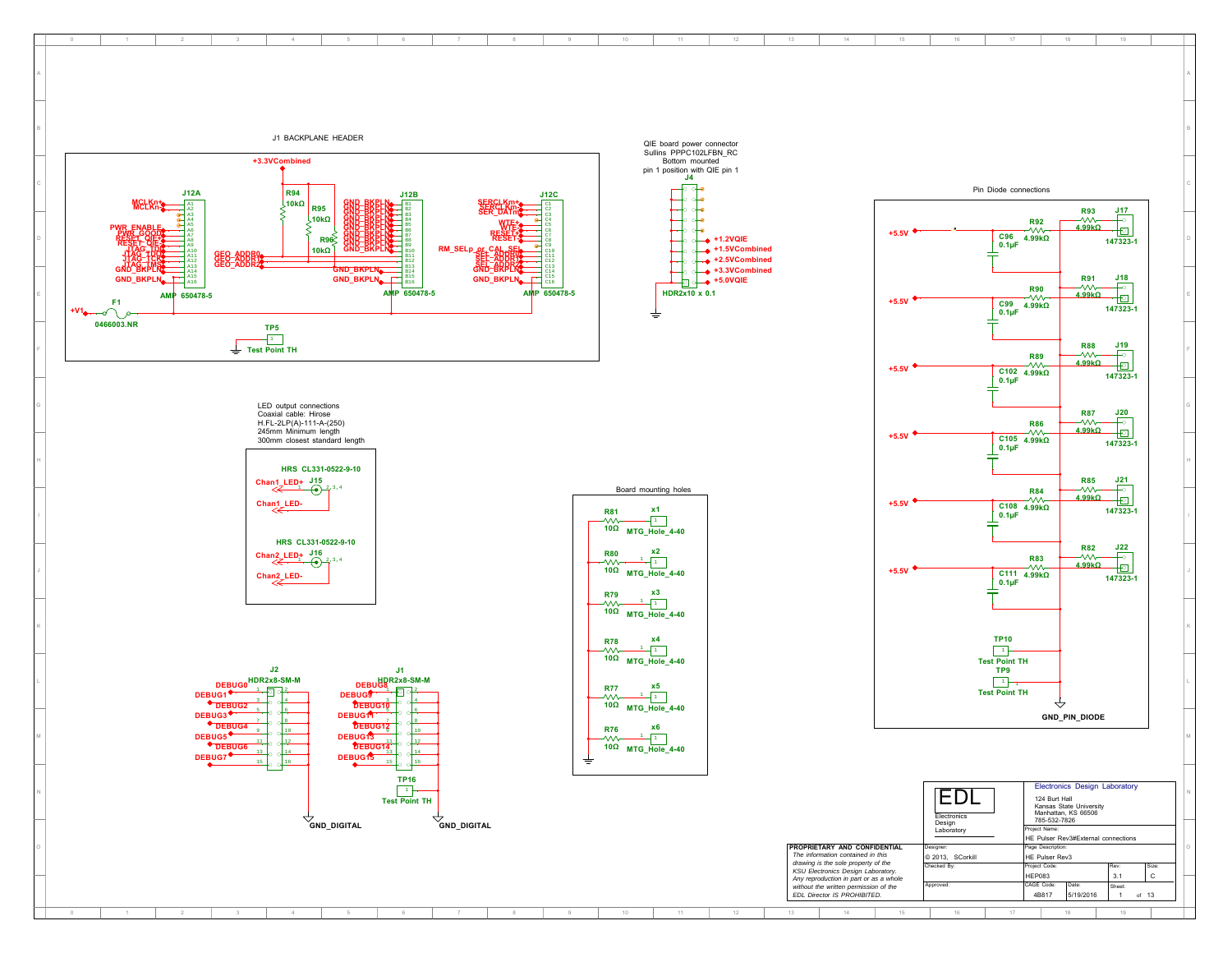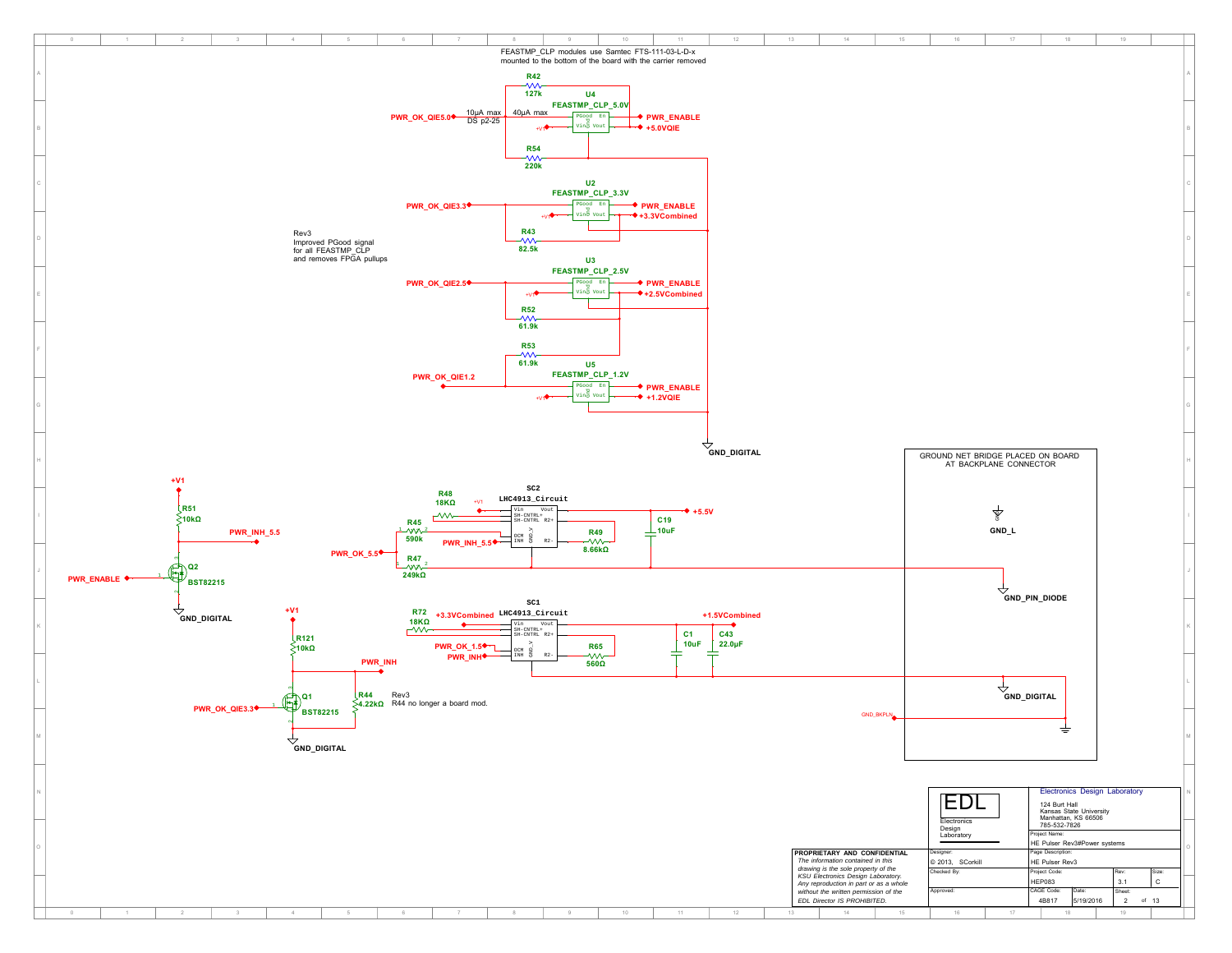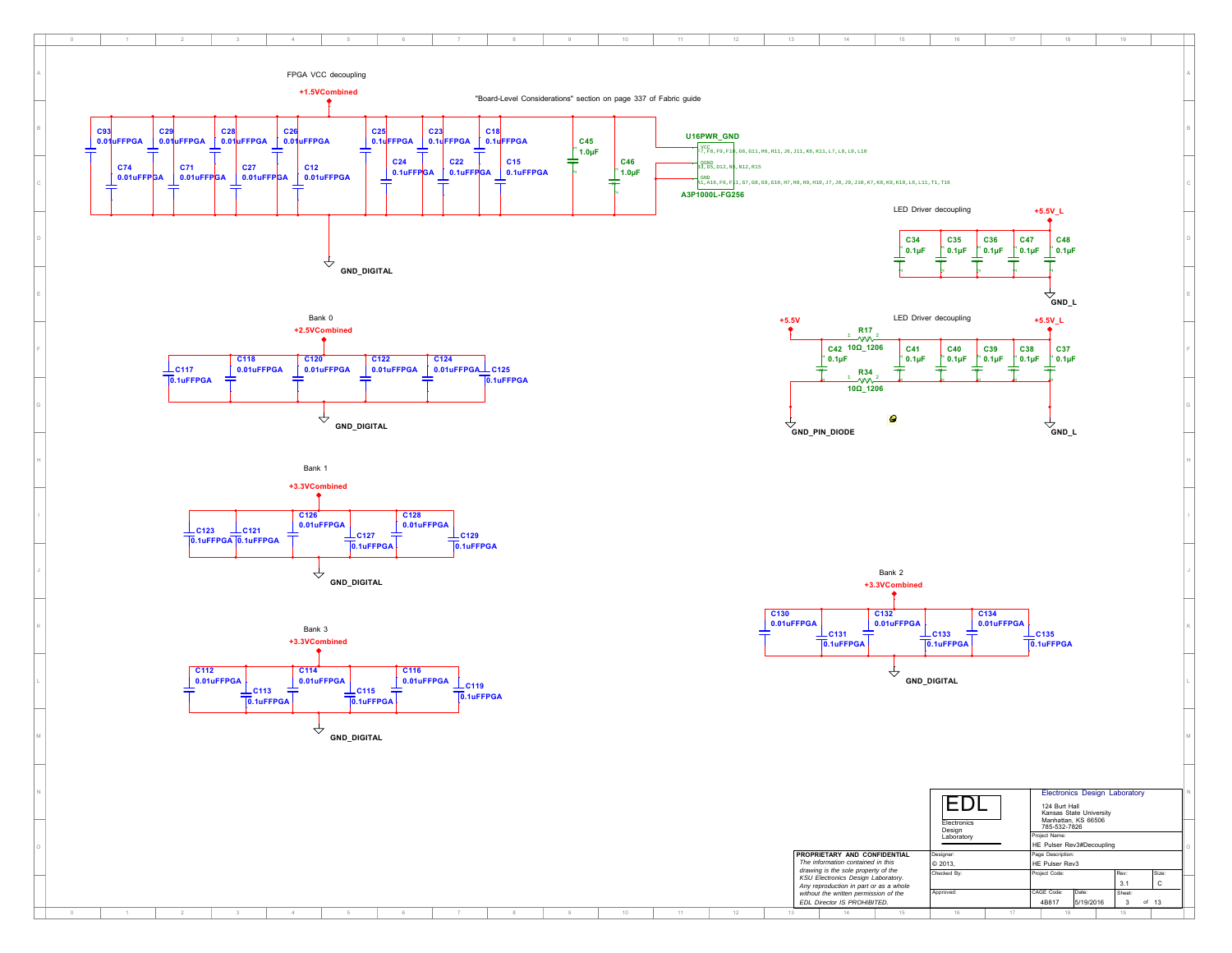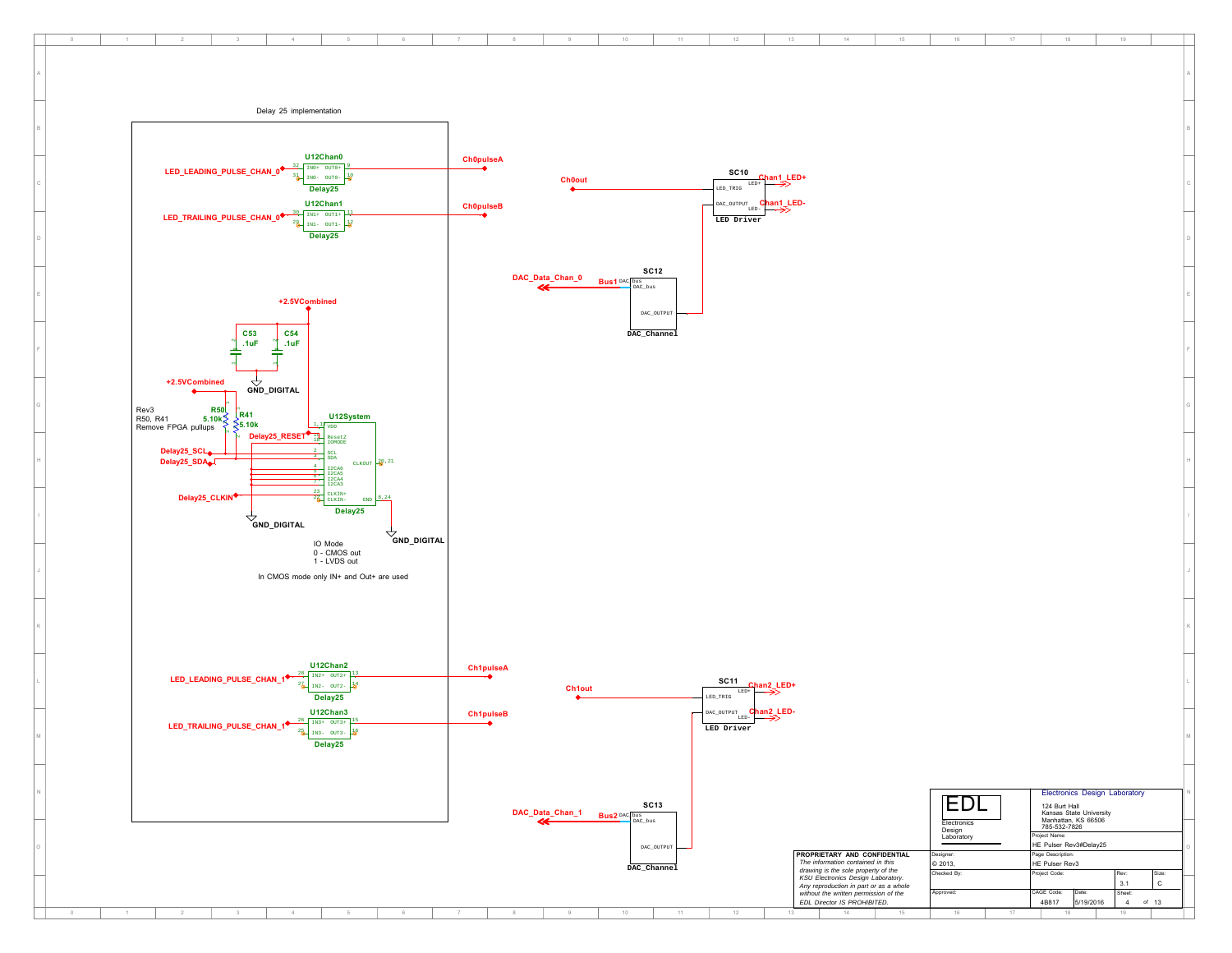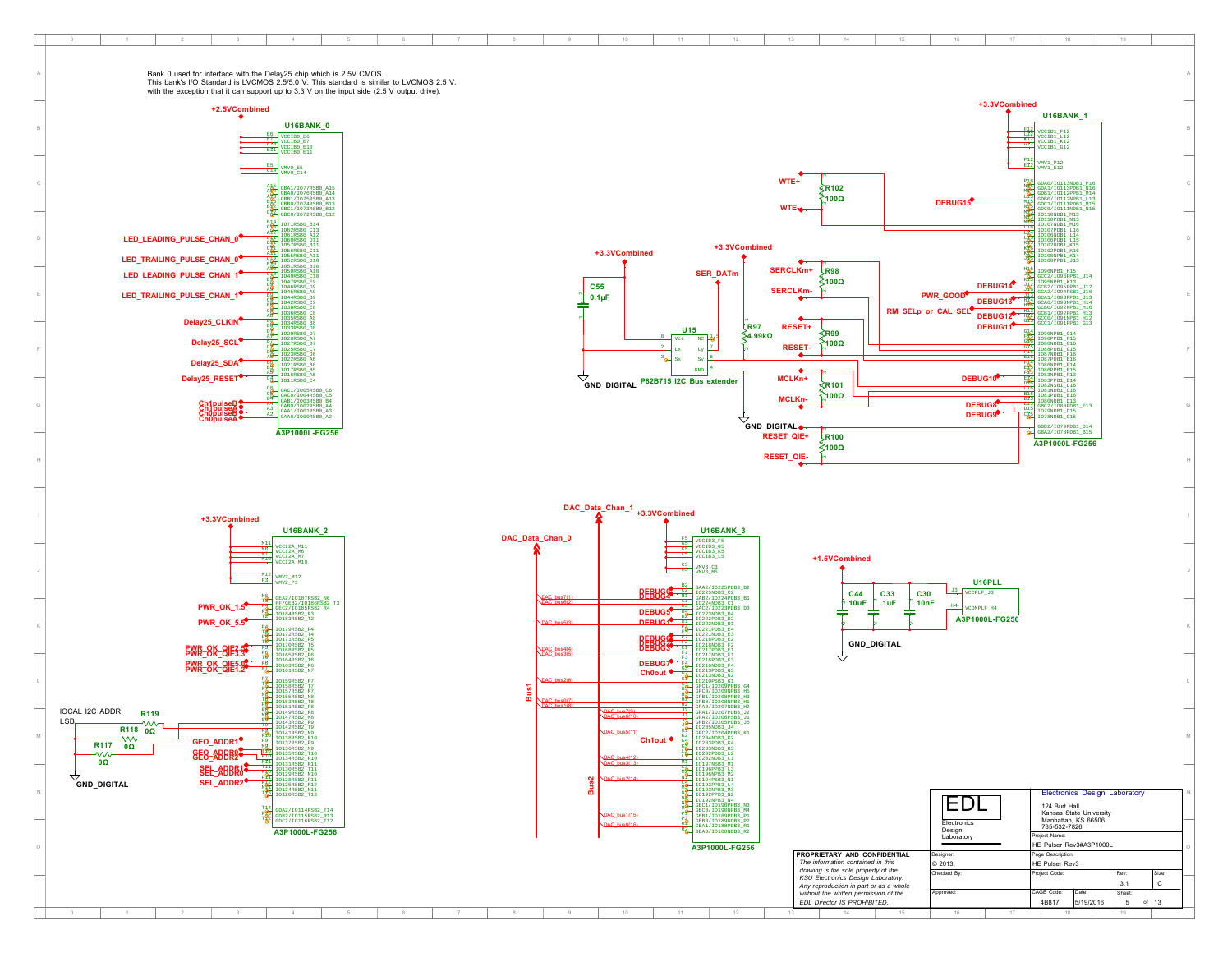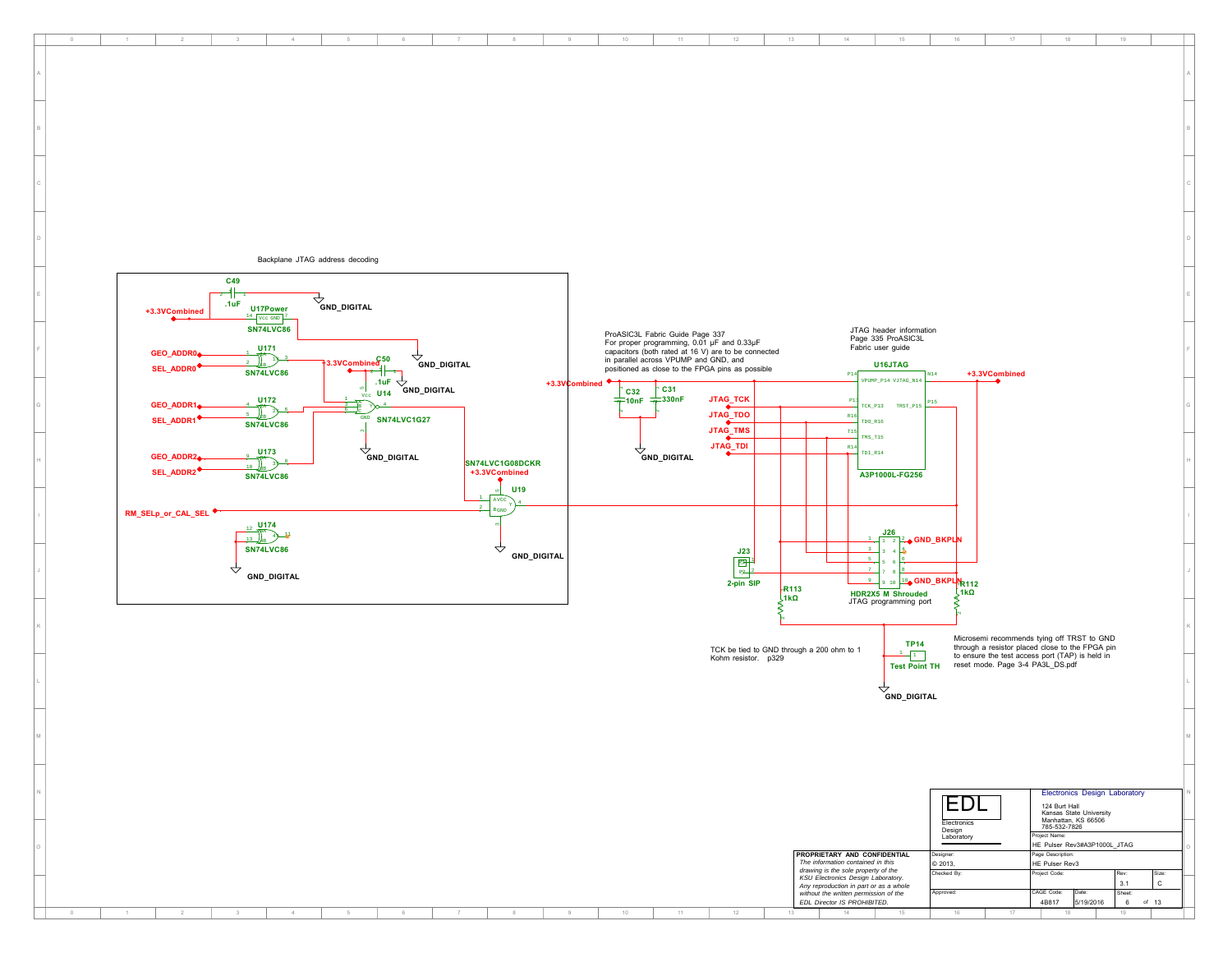|                                                                                                                                                                                                                                                                                                                                                                                                                                                                                           | 11<br>12<br>13<br>14                                                                                                                                                                                                                                                                                                                                                                                                                                                                                                                                                                               |  |  |  |  |  |  |  |  |  |  |  |
|-------------------------------------------------------------------------------------------------------------------------------------------------------------------------------------------------------------------------------------------------------------------------------------------------------------------------------------------------------------------------------------------------------------------------------------------------------------------------------------------|----------------------------------------------------------------------------------------------------------------------------------------------------------------------------------------------------------------------------------------------------------------------------------------------------------------------------------------------------------------------------------------------------------------------------------------------------------------------------------------------------------------------------------------------------------------------------------------------------|--|--|--|--|--|--|--|--|--|--|--|
| <b>Revision 1</b><br>Sergey V Los version                                                                                                                                                                                                                                                                                                                                                                                                                                                 | Revision 3 March 2016                                                                                                                                                                                                                                                                                                                                                                                                                                                                                                                                                                              |  |  |  |  |  |  |  |  |  |  |  |
| Revision 2.0 July 2015                                                                                                                                                                                                                                                                                                                                                                                                                                                                    | Include all Rev2.2 On Board modifications<br>Add 5kohm pullups on Delay25 I2C clock and data<br>Remove FPGA weak pullups for I2C clock and data                                                                                                                                                                                                                                                                                                                                                                                                                                                    |  |  |  |  |  |  |  |  |  |  |  |
| EDL prototype released July 2 2015<br>Revision 2.1                                                                                                                                                                                                                                                                                                                                                                                                                                        | signal is ok but will be sharper with stronger external pullups.<br>FEASTMP CLP PGood signal should source <50µA from its Vout<br>Remove FPGA pullups from FEASTMP CLP PGood signals. Use with HE Pulser Firmware Rev3.                                                                                                                                                                                                                                                                                                                                                                            |  |  |  |  |  |  |  |  |  |  |  |
| Added 0154005.DR Fuse inbetween V1 and the backplane connector J12.<br>Removed ferrite beads from Pin Diode connections.                                                                                                                                                                                                                                                                                                                                                                  | Add R53 56.2k $\Omega$ from +2.5VCombined to U5 (1.2V) pin1 (PWR OK QIE1.2).<br>HCAL Phase1 Upgrade meeting 31 March 2016 determined ok to allow 1.2V PGood sig<br>(PWR OK QIE1.2) to be incorrect if 1.2V FEASTMP CLP is completely dead i.e. derive pullup                                                                                                                                                                                                                                                                                                                                       |  |  |  |  |  |  |  |  |  |  |  |
| Replaced Power Enable logic gates with Rad-Hard MOSFET BST82215.<br>Removed the logic gate for Igloo-enable.<br>Removed ferrite beads from Pulser Power Requlator outputs.<br>Connected vsense (pin 14 documented as NC) to Vout (pins 15, 16) on regulator circuits.<br>Changed Bank 0 to +2.5v.<br>Changed Bank 2 to +3.3v.<br>Replaced 3-input AND on GEO/SEL ADDRESS's decoding to SN74LVC1G27 3-input NOR.                                                                           | from +2.5VCombined rather than its +1.2VQIE. Note 1.2V cannot be used because FPGA<br>needs >2V for logic high and no rad-hard level shifter is available.<br>Add R52 56.2k $\Omega$ from +2.5VCombined output to U3 (2.5V) pin1 (PWR OK QIE2.5)<br>Add R43 75k $\Omega$ from +3.3VCombined output to U2 (3.3V) pin1 (PWR OK QIE3.3)<br>Add R42 100k $\Omega$ from +5.0VQIE output to U4 (5.0V) pin 1 (PWR OK QIE5.0)<br>Add R54 165k $\Omega$ from U4 (5.0V) pin 1 (PWR OK QIE5.0) to GND.<br>Grounding scheme updated. Since Rev2.2 3.3V and 2.5V are combined voltages for HE Pulser and QIE11. |  |  |  |  |  |  |  |  |  |  |  |
| Made extra page for documenting changes. (This page)<br>Replaced SN74LVC1G08DCKR 2-input AND gates with on-chip logic on FPGA.<br>Changed the pin for Debug1-4, and for the two AND gates.<br>Changed R97 on I2C buffer from 100k to 5k<br>Corrected Symbol pin error on FPGA where Bank2 contained D14 and B15 from Bank1                                                                                                                                                                | However, the ground connections still indicated this separation. This revision removes QIE11 and<br>Digital GND and places these on backplane GND (net 0).<br>Updated Silkscreen notes to include "Rev3" and<br>"Fabricated by TIFR, Mumbai, India" (per email Kajari Mazumdar 28 March 2016)                                                                                                                                                                                                                                                                                                      |  |  |  |  |  |  |  |  |  |  |  |
| Revision 3.1 April 2016<br>Updated FEASTMP_CLP pullup values:<br>Revision 2.2 DC-DC converters. October 2015<br>R53 changed to $61.9k\Omega$                                                                                                                                                                                                                                                                                                                                              |                                                                                                                                                                                                                                                                                                                                                                                                                                                                                                                                                                                                    |  |  |  |  |  |  |  |  |  |  |  |
| Combined power supplies from 9 LHC4913s to<br>2 LHC4913 and<br>4 FEASTMP CLP DC-DC converters<br>Added EDL label                                                                                                                                                                                                                                                                                                                                                                          | R52 changed to 61.9k $\Omega$<br>R43 changed to 82.5k $\Omega$<br>R42 changed to $127k\Omega$<br>R54 changed to 220k $\Omega$                                                                                                                                                                                                                                                                                                                                                                                                                                                                      |  |  |  |  |  |  |  |  |  |  |  |
| Added to project Daughter board LMZ31704 DC-DC converter to standin for the<br>FEASTMP CLP until it becomes available in December<br>Removed connections to QIE V1 on connector J4                                                                                                                                                                                                                                                                                                        | Updated silk screen to Rev 3.1                                                                                                                                                                                                                                                                                                                                                                                                                                                                                                                                                                     |  |  |  |  |  |  |  |  |  |  |  |
| On board modifications to Revision 2.2 (Rev2.3)<br>November 2015:<br>Add voltage divider resister R44 (0602 4.22kohm placed accross U6 Pin 11 and 12)<br>LHC4913 (U6) V1 source is is now 3.3VCombined, 3.3V+0.5V Max input for PWR INH<br>Remove R50<br>Replace R41 with zero ohm.                                                                                                                                                                                                       |                                                                                                                                                                                                                                                                                                                                                                                                                                                                                                                                                                                                    |  |  |  |  |  |  |  |  |  |  |  |
| With V1 now 3.3VCombined OCM no longer needs the<br>R50 and R41voltage divider to reduce 11V to 3.3V                                                                                                                                                                                                                                                                                                                                                                                      |                                                                                                                                                                                                                                                                                                                                                                                                                                                                                                                                                                                                    |  |  |  |  |  |  |  |  |  |  |  |
| March 2016:<br>FEASTMP CLP PowerGood sink current <50µA. For FPGA LVTTL 3.3V,<br>the pull-up resistor is $~45$ k $\Omega$ (p191 ProASIC3L Fabric User Guide).<br>$VIH = 2Vmin VIL = 0.8max (p2-22PA3L DS)$<br>Using FPGA pullup = $(3.3-0.8)/45k\Omega = 55.5\mu A$ . exceeds max sink<br>Using 2.5V supply for pullup $(2.5-0.75)/45\mu A = 39k\Omega$ .<br>Add R53 39k $\Omega$ from 2.5V to U5 (1.2V) pin1 (PWR OK QIE1.2)<br>Add R53 39kΩ from 2.5V to U3 (2.5V) pin1 (PWR OK QIE2.5) | <b>Electronics Design Laboratory</b><br>ED<br>124 Burt Hall<br>Kansas State University<br>Manhattan, KS 66506<br>Electronics<br>785-532-7826<br>Design<br>Project Name:<br>Laboratory<br>HE Pulser Rev3#Changes<br>Page Description<br>PROPRIETARY AND CONFIDENTIAL<br>Designer:                                                                                                                                                                                                                                                                                                                   |  |  |  |  |  |  |  |  |  |  |  |
| Add R53 39k $\Omega$ from 2.5V to U2 (3.3V) pin1 (PWR OK QIE3.3)<br>Add R53 39k $\Omega$ from 2.5V to U4 (5.0V) pin 1 (PWR OK QIE5.0)<br>FPGA frimware - Remove 3.3V pullup on (in above order) R6, T5, R5, T6                                                                                                                                                                                                                                                                            | The information contained in this<br>© 2013,<br>HE Pulser Rev3<br>drawing is the sole property of the<br>Checked By<br>Project Code:<br>Rev:<br>Size:<br>KSU Electronics Design Laboratory.<br>3.1<br>B<br>Any reproduction in part or as a whole                                                                                                                                                                                                                                                                                                                                                  |  |  |  |  |  |  |  |  |  |  |  |
|                                                                                                                                                                                                                                                                                                                                                                                                                                                                                           | CAGE Code:<br>Approved:<br>Date:<br>Sheet:<br>without the written permission of the<br>EDL Director IS PROHIBITED.<br>4B817<br>5/19/2016<br>$\overline{7}$<br>of 13                                                                                                                                                                                                                                                                                                                                                                                                                                |  |  |  |  |  |  |  |  |  |  |  |
| 5<br>$6\overline{6}$<br>$\Omega$<br>$\overline{2}$<br>3<br>$\varDelta$                                                                                                                                                                                                                                                                                                                                                                                                                    | $\overline{7}$<br>$10 -$<br>11<br>12<br>13<br>14<br>8<br>Q                                                                                                                                                                                                                                                                                                                                                                                                                                                                                                                                         |  |  |  |  |  |  |  |  |  |  |  |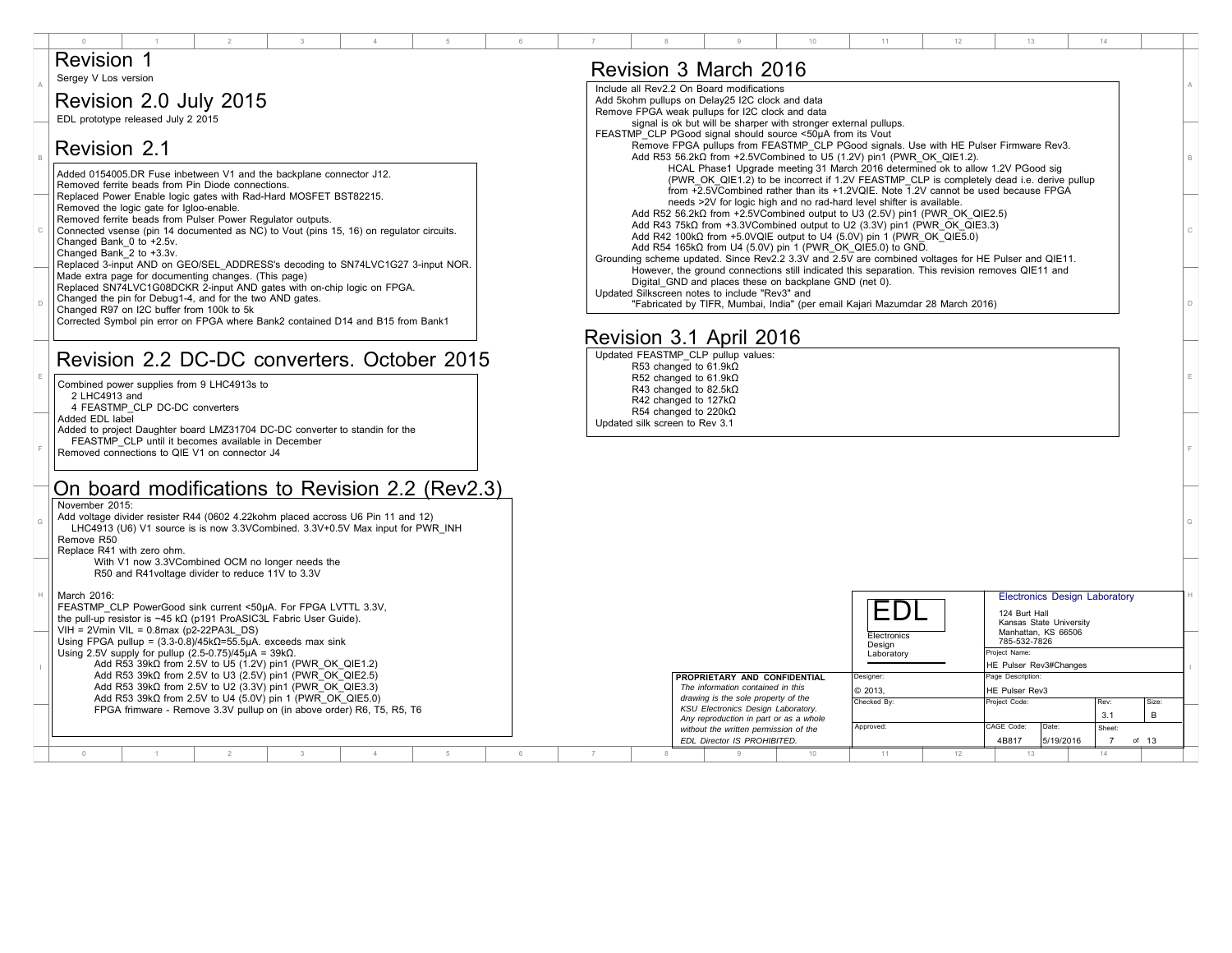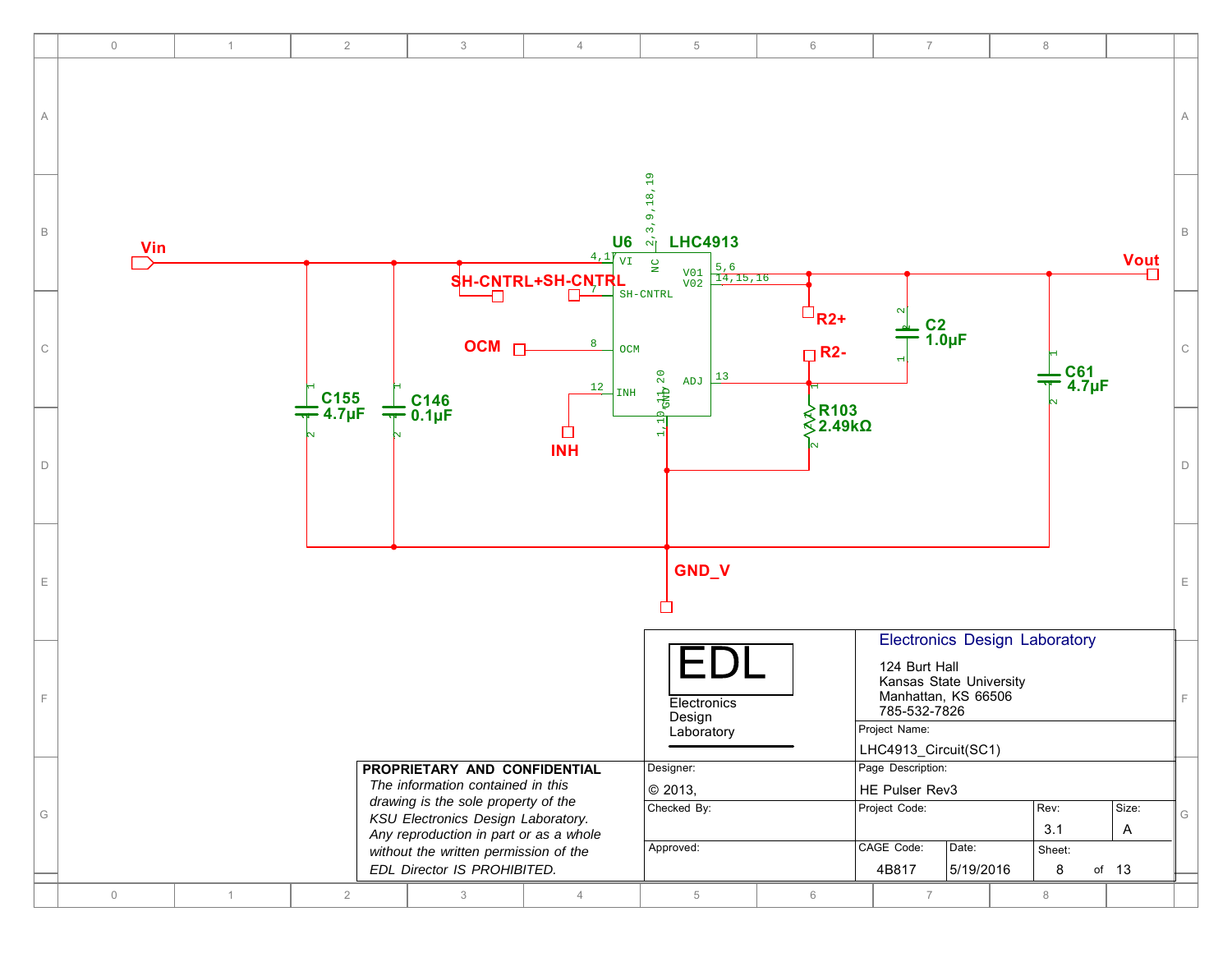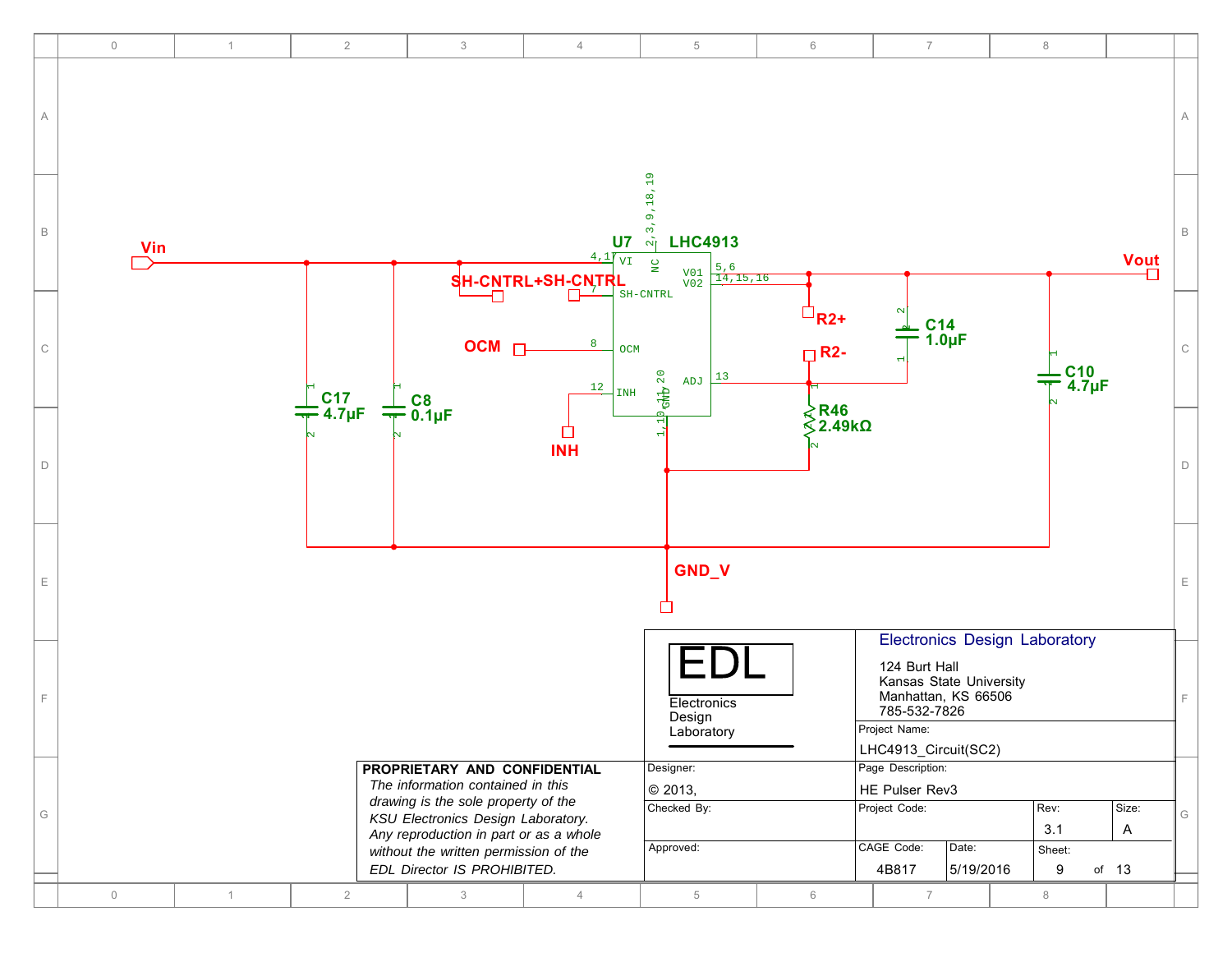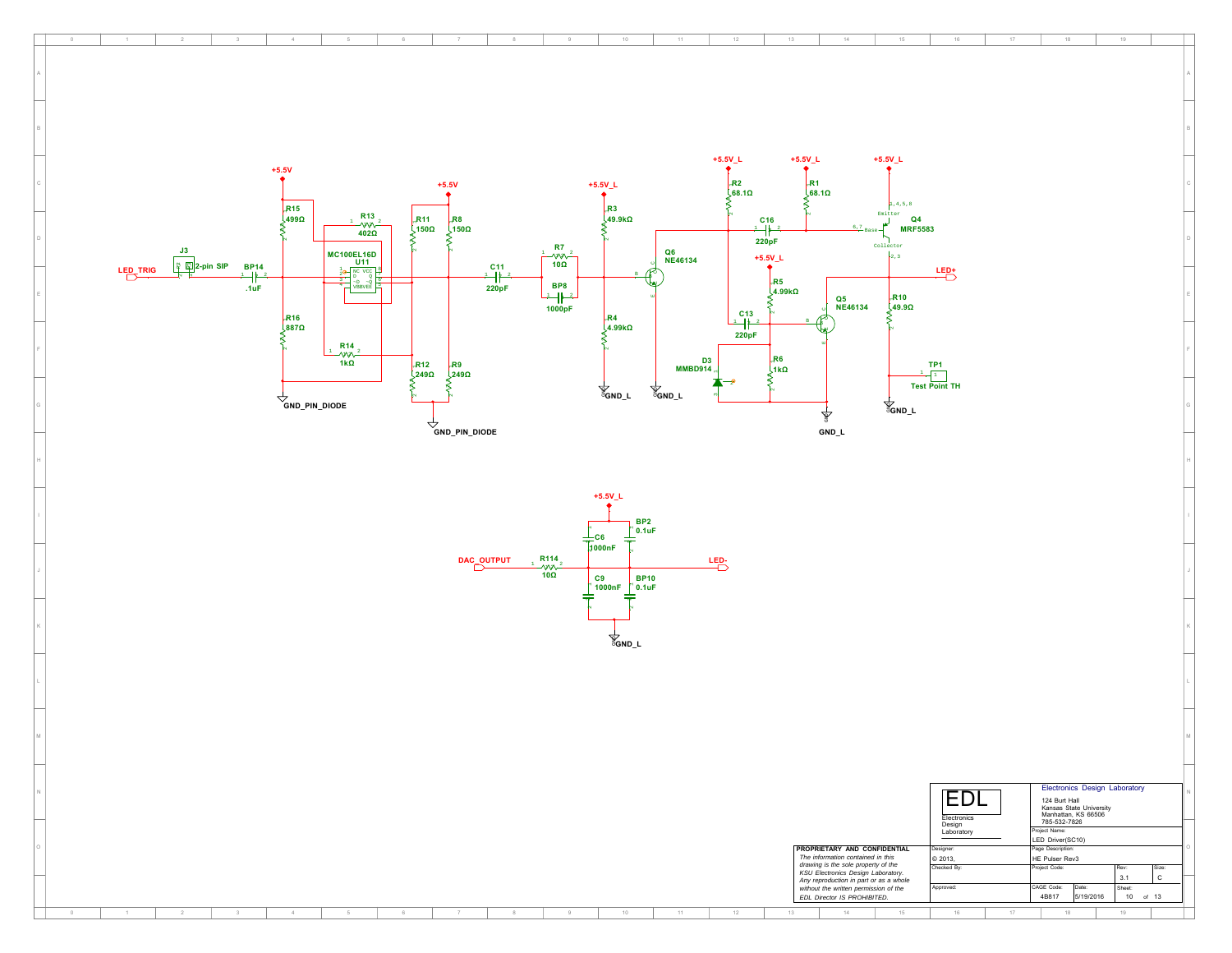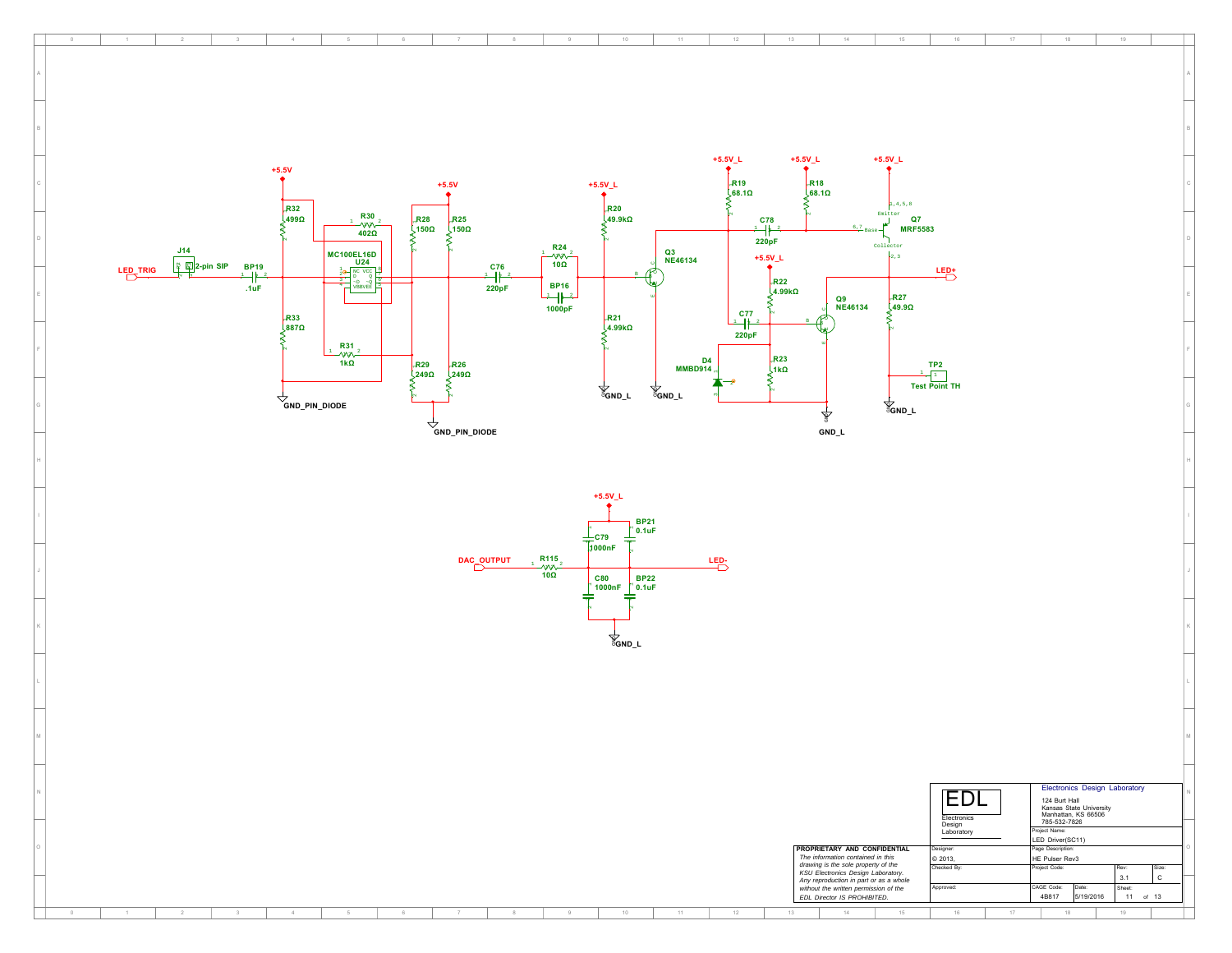| $\,$ 0 $\,$<br>$\mathbf{1}$ | $^{2}$         | $3 -$ | $4$ $\,$ | $5\phantom{.0}$ | $_{\rm 6}$ | $\tau$ | $^{\rm 8}$ | $9\,$                     | $10 -$                        | $11 -$                         | 12                | 13<br>$14 -$                                                                                                                                                 | 15 | 16                                  | $17-$ | 18                                                                              | 19                   |              |
|-----------------------------|----------------|-------|----------|-----------------|------------|--------|------------|---------------------------|-------------------------------|--------------------------------|-------------------|--------------------------------------------------------------------------------------------------------------------------------------------------------------|----|-------------------------------------|-------|---------------------------------------------------------------------------------|----------------------|--------------|
|                             |                |       |          |                 |            |        |            |                           |                               |                                |                   |                                                                                                                                                              |    |                                     |       |                                                                                 |                      |              |
|                             |                |       |          |                 |            |        |            |                           |                               |                                |                   |                                                                                                                                                              |    |                                     |       |                                                                                 |                      |              |
|                             |                |       |          |                 |            |        |            |                           |                               |                                |                   |                                                                                                                                                              |    |                                     |       |                                                                                 |                      |              |
|                             |                |       |          |                 |            |        |            |                           |                               |                                |                   |                                                                                                                                                              |    |                                     |       |                                                                                 |                      |              |
|                             |                |       |          |                 |            |        |            |                           |                               |                                |                   |                                                                                                                                                              |    |                                     |       |                                                                                 |                      |              |
|                             |                |       |          |                 |            |        |            |                           |                               |                                |                   |                                                                                                                                                              |    |                                     |       |                                                                                 |                      |              |
|                             |                |       |          |                 |            |        |            |                           |                               |                                |                   |                                                                                                                                                              |    |                                     |       |                                                                                 |                      |              |
|                             |                |       |          |                 |            |        |            |                           |                               |                                |                   |                                                                                                                                                              |    |                                     |       |                                                                                 |                      |              |
|                             |                |       |          |                 |            |        |            |                           |                               |                                |                   |                                                                                                                                                              |    |                                     |       |                                                                                 |                      |              |
|                             |                |       |          |                 |            |        |            |                           |                               |                                |                   |                                                                                                                                                              |    |                                     |       |                                                                                 |                      |              |
|                             |                |       |          |                 |            |        |            |                           |                               |                                |                   |                                                                                                                                                              |    |                                     |       |                                                                                 |                      |              |
|                             |                |       |          |                 |            |        |            |                           |                               |                                |                   |                                                                                                                                                              |    |                                     |       |                                                                                 |                      |              |
|                             |                |       |          |                 |            |        |            |                           |                               |                                |                   |                                                                                                                                                              |    |                                     |       |                                                                                 |                      |              |
|                             |                |       |          |                 |            |        |            |                           |                               |                                |                   |                                                                                                                                                              |    |                                     |       |                                                                                 |                      |              |
|                             |                |       |          |                 |            |        |            |                           |                               |                                |                   |                                                                                                                                                              |    |                                     |       |                                                                                 |                      |              |
|                             |                |       |          |                 |            |        |            |                           |                               |                                |                   |                                                                                                                                                              |    |                                     |       |                                                                                 |                      |              |
|                             |                |       |          |                 |            |        |            |                           |                               |                                |                   |                                                                                                                                                              |    |                                     |       |                                                                                 |                      |              |
|                             |                |       |          |                 |            |        |            |                           |                               |                                |                   |                                                                                                                                                              |    |                                     |       |                                                                                 |                      |              |
|                             |                |       |          |                 |            |        |            |                           | $+5.5V$                       | C51                            |                   |                                                                                                                                                              |    |                                     |       |                                                                                 |                      |              |
|                             |                |       |          |                 |            |        | DAC_bus    |                           |                               | ╍╢                             |                   |                                                                                                                                                              |    |                                     |       |                                                                                 |                      |              |
|                             |                |       |          |                 |            |        | о          |                           |                               | $0.1 \mu F$                    | <sup>ଞ</sup><br>କ |                                                                                                                                                              |    |                                     |       |                                                                                 |                      |              |
|                             |                |       |          |                 |            |        |            | U1                        |                               | $+5.5V$                        |                   |                                                                                                                                                              |    |                                     |       |                                                                                 |                      |              |
|                             |                |       |          |                 |            |        |            |                           | $-\frac{\text{cs}}{\text{c}}$ |                                | Q10<br>NE46134    |                                                                                                                                                              |    |                                     |       |                                                                                 |                      |              |
|                             |                |       |          |                 |            |        |            | DB0(LSB)<br>DB1.<br>DB2   | Vout                          | R                              |                   |                                                                                                                                                              |    |                                     |       |                                                                                 |                      |              |
|                             |                |       |          |                 |            |        |            | DB 3<br>VoutSelect<br>DB4 | <b>VoutSense</b>              | M.                             | DAC_OUTPUT        |                                                                                                                                                              |    |                                     |       |                                                                                 |                      |              |
|                             |                |       |          |                 |            |        |            | DB7 (MSB)                 | $+$ $Vcc$                     |                                |                   |                                                                                                                                                              |    |                                     |       |                                                                                 |                      |              |
|                             |                |       |          |                 |            |        |            | AD558                     |                               | $\frac{R36}{\sqrt{10}}$<br>100 |                   |                                                                                                                                                              |    |                                     |       |                                                                                 |                      |              |
|                             |                |       |          |                 |            |        |            |                           |                               |                                |                   |                                                                                                                                                              |    |                                     |       |                                                                                 |                      |              |
|                             |                |       |          |                 |            |        |            |                           |                               | R37                            |                   |                                                                                                                                                              |    |                                     |       |                                                                                 |                      |              |
|                             |                |       |          |                 |            |        |            |                           |                               | $\frac{1}{100}$                |                   |                                                                                                                                                              |    |                                     |       |                                                                                 |                      |              |
|                             |                |       |          |                 |            |        |            |                           |                               |                                |                   |                                                                                                                                                              |    |                                     |       |                                                                                 |                      |              |
|                             |                |       |          |                 |            |        |            |                           |                               | $R$ 35<br>150 $\Omega$         |                   |                                                                                                                                                              |    |                                     |       |                                                                                 |                      |              |
|                             |                |       |          |                 |            |        |            |                           |                               |                                |                   |                                                                                                                                                              |    |                                     |       |                                                                                 |                      |              |
|                             |                |       |          |                 |            |        |            |                           |                               |                                |                   |                                                                                                                                                              |    |                                     |       |                                                                                 |                      |              |
|                             |                |       |          |                 |            |        |            |                           |                               | W                              |                   |                                                                                                                                                              |    |                                     |       |                                                                                 |                      |              |
|                             |                |       |          |                 |            |        |            |                           | <b>GND_L</b><br>GND_L         |                                |                   |                                                                                                                                                              |    |                                     |       |                                                                                 |                      |              |
|                             |                |       |          |                 |            |        |            |                           |                               |                                |                   |                                                                                                                                                              |    |                                     |       |                                                                                 |                      |              |
|                             |                |       |          |                 |            |        |            |                           |                               |                                |                   |                                                                                                                                                              |    |                                     |       |                                                                                 |                      |              |
|                             |                |       |          |                 |            |        |            |                           |                               |                                |                   |                                                                                                                                                              |    |                                     |       |                                                                                 |                      |              |
|                             |                |       |          |                 |            |        |            |                           |                               |                                |                   |                                                                                                                                                              |    |                                     |       |                                                                                 |                      |              |
|                             |                |       |          |                 |            |        |            |                           |                               |                                |                   |                                                                                                                                                              |    |                                     |       |                                                                                 |                      |              |
|                             |                |       |          |                 |            |        |            |                           |                               |                                |                   |                                                                                                                                                              |    |                                     |       |                                                                                 |                      |              |
|                             |                |       |          |                 |            |        |            |                           |                               |                                |                   |                                                                                                                                                              |    |                                     |       |                                                                                 |                      |              |
|                             |                |       |          |                 |            |        |            |                           |                               |                                |                   |                                                                                                                                                              |    |                                     |       |                                                                                 |                      |              |
|                             |                |       |          |                 |            |        |            |                           |                               |                                |                   |                                                                                                                                                              |    |                                     |       |                                                                                 |                      |              |
|                             |                |       |          |                 |            |        |            |                           |                               |                                |                   |                                                                                                                                                              |    |                                     |       |                                                                                 |                      |              |
|                             |                |       |          |                 |            |        |            |                           |                               |                                |                   |                                                                                                                                                              |    |                                     |       |                                                                                 |                      |              |
|                             |                |       |          |                 |            |        |            |                           |                               |                                |                   |                                                                                                                                                              |    |                                     |       |                                                                                 |                      |              |
|                             |                |       |          |                 |            |        |            |                           |                               |                                |                   |                                                                                                                                                              |    |                                     |       |                                                                                 |                      |              |
|                             |                |       |          |                 |            |        |            |                           |                               |                                |                   |                                                                                                                                                              |    |                                     |       |                                                                                 |                      |              |
|                             |                |       |          |                 |            |        |            |                           |                               |                                |                   |                                                                                                                                                              |    |                                     |       | <b>Electronics Design Laboratory</b>                                            |                      |              |
|                             |                |       |          |                 |            |        |            |                           |                               |                                |                   |                                                                                                                                                              |    | EDL                                 |       |                                                                                 |                      |              |
|                             |                |       |          |                 |            |        |            |                           |                               |                                |                   |                                                                                                                                                              |    |                                     |       | 124 Burt Hall<br>Kansas State University<br>Manhattan, KS 66506<br>785-532-7826 |                      |              |
|                             |                |       |          |                 |            |        |            |                           |                               |                                |                   |                                                                                                                                                              |    | Electronics<br>Design<br>Laboratory |       | Project Name:                                                                   |                      |              |
|                             |                |       |          |                 |            |        |            |                           |                               |                                |                   | PROPRIETARY AND CONFIDENTIAL                                                                                                                                 |    | esigner:                            |       | DAC_Channel(SC12)<br>Page Description:                                          |                      |              |
|                             |                |       |          |                 |            |        |            |                           |                               |                                |                   | The information contained in this                                                                                                                            |    | © 2013,                             |       | HE Pulser Rev3                                                                  |                      |              |
|                             |                |       |          |                 |            |        |            |                           |                               |                                |                   | drawing is the sole property of the<br>KSU Electronics Design Laboratory.<br>Any reproduction in part or as a whole<br>without the written permission of the |    | Checked By:                         |       | Project Code:                                                                   | Size:<br>Rev:<br>3.1 | $\mathtt{C}$ |
|                             |                |       |          |                 |            |        |            |                           |                               |                                |                   | EDL Director IS PROHIBITED.                                                                                                                                  |    | Approved:                           |       | CAGE Code:<br>Date:<br>4B817 5/19/2016                                          | Sheet:<br>$12$ of 13 |              |
| $\sim$<br>$\mathbf{1}$      | $\overline{2}$ | 3     | $4$ .    | $5\phantom{.0}$ | $_{\rm 6}$ | $\tau$ | 8          | 9                         | 10                            | 11                             | $12\,$            | $14 -$<br>13                                                                                                                                                 | 15 | $16\,$                              | 17    | $18$                                                                            | 19                   |              |
|                             |                |       |          |                 |            |        |            |                           |                               |                                |                   |                                                                                                                                                              |    |                                     |       |                                                                                 |                      |              |